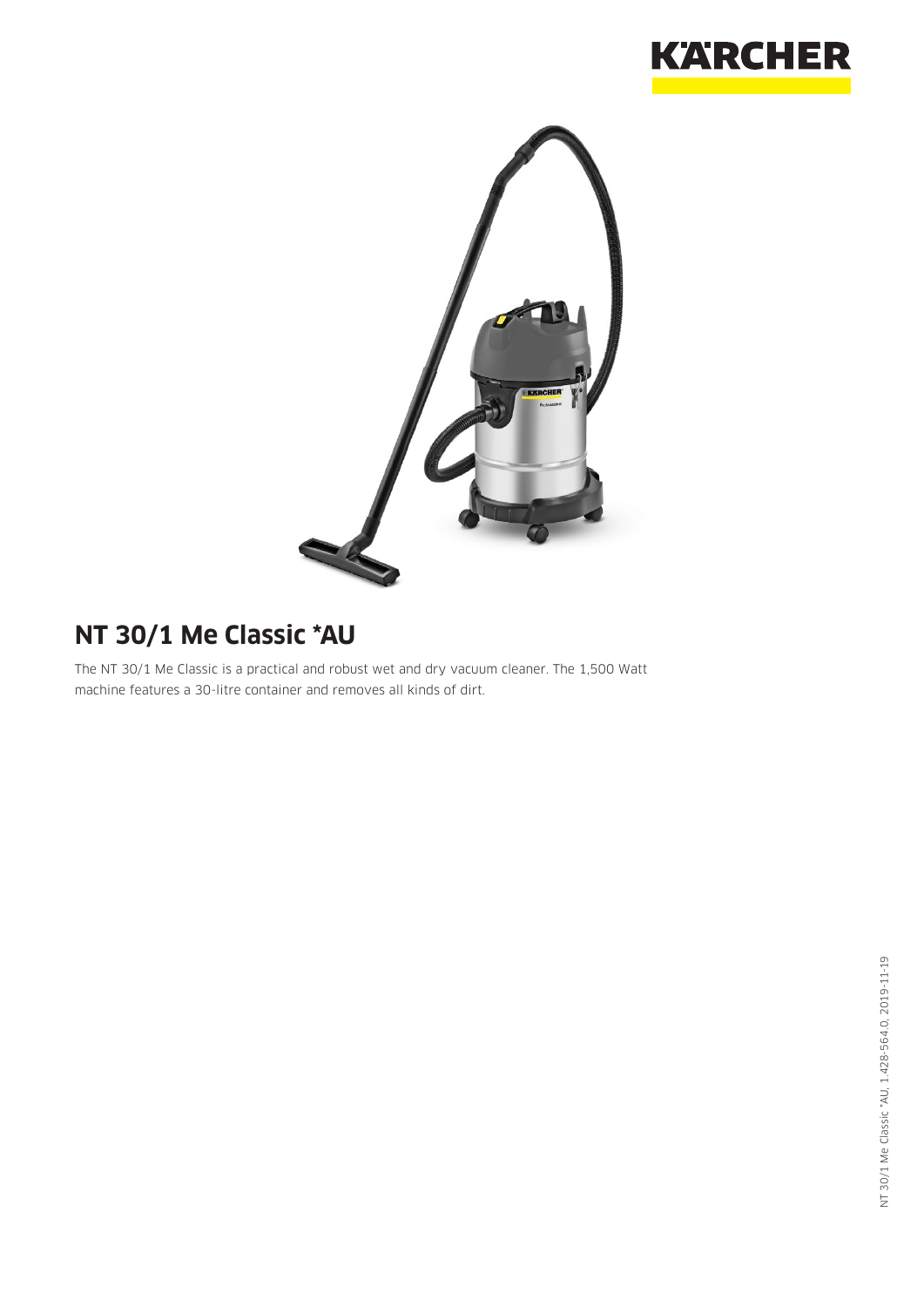## TECHNICAL DATA AND EQUIPMENT

### **KARCHER**



#### **NT 30/1 Me Classic \*AU**

| <b>Technical data</b>         |            |                             |
|-------------------------------|------------|-----------------------------|
| <b>Order No.</b>              |            | 1.428-564.0                 |
| <b>EAN code</b>               |            | 4039784817883               |
| Air flow                      | I/S        | 59                          |
| Vacuum                        | mbar / kPa | 227/22.7                    |
| <b>Container capacity</b>     |            | 30                          |
| Max. rated input power        | W          | 1500                        |
| <b>Standard nominal width</b> |            | $C-DN35$                    |
| Cable length                  | m          | 6,5                         |
| Sound pressure level          | dB(A)      | 78                          |
| Quantity of motors            |            | $\mathbf{1}$                |
| Frequency                     | <b>Hz</b>  | $50 - 60$                   |
| Voltage                       | V          | 220-240                     |
| Weight                        | kg         | 8                           |
| Dimensions (L x W x H)        | mm         | $375 \times 360 \times 645$ |
|                               |            |                             |
| $\sim$                        |            |                             |

#### **Equipment**

| <b>Suction hose</b>    | m  | 2.5                                     |
|------------------------|----|-----------------------------------------|
| <b>Suction Tube</b>    |    | <b>piece(s)/m</b> $2 \times 0.5$ /Metal |
| <b>Filter bag</b>      |    | Paper                                   |
| Wet and dry floor tool | mm | 360                                     |